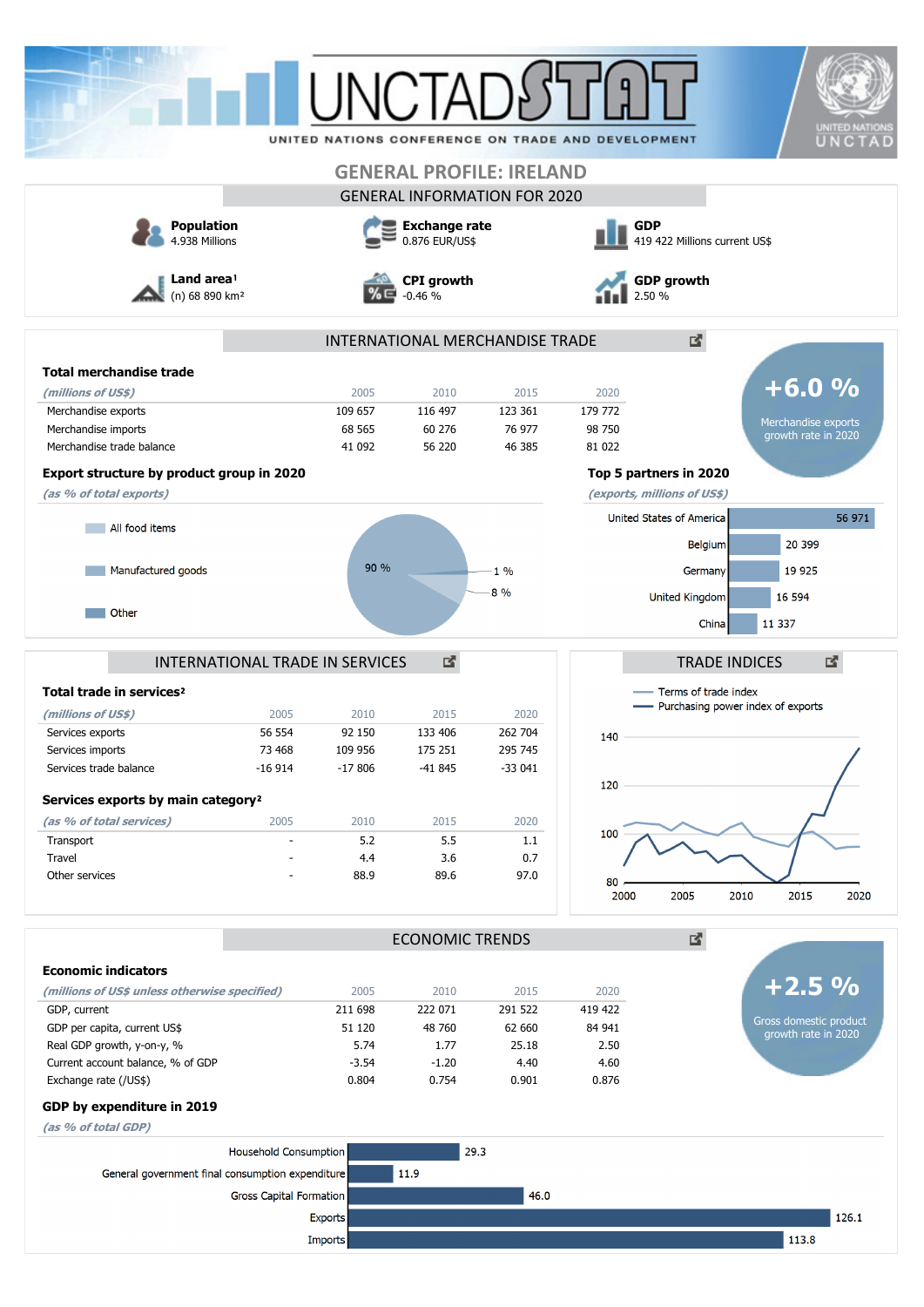# **IRELAND**





## **Financial flows trends**













國

凶



**0.019 %**

Share of the total world merchant fleet in 2020

## OTHER INDICATORS

| <b>Maritime transport indicators</b>                               |                      |         |           |           |
|--------------------------------------------------------------------|----------------------|---------|-----------|-----------|
|                                                                    | 2005                 | 2010    | 2015      | 2020      |
| Merchant fleet, national flag (thousands of DWT)                   | 468                  | 196     | 309       | 384       |
| Liner shipping connectivity index (maximum $2006 = 100$ for China) | $\ddot{\phantom{a}}$ | 10.58   | 11.87     | 11.21     |
| Container port throughput (TEU)                                    |                      | 817 362 | 860 000   | 1 041 000 |
| <b>Information economy indicators</b>                              |                      |         |           |           |
| (as 96 of)                                                         | 2005                 | 2010    | 2015      | 2020      |
| Share of ICT goods, % of total exports                             | 22.43                | 6.89    | 6.00      | 8.45      |
| Share of ICT goods, % of total imports                             | 23.81                | 9.55    | 8.99      | 10.07     |
| Share of workforce involved in the ICT sector                      | $\cdots$             |         | $\cdot$ . | $\cdot$   |
|                                                                    |                      |         |           |           |